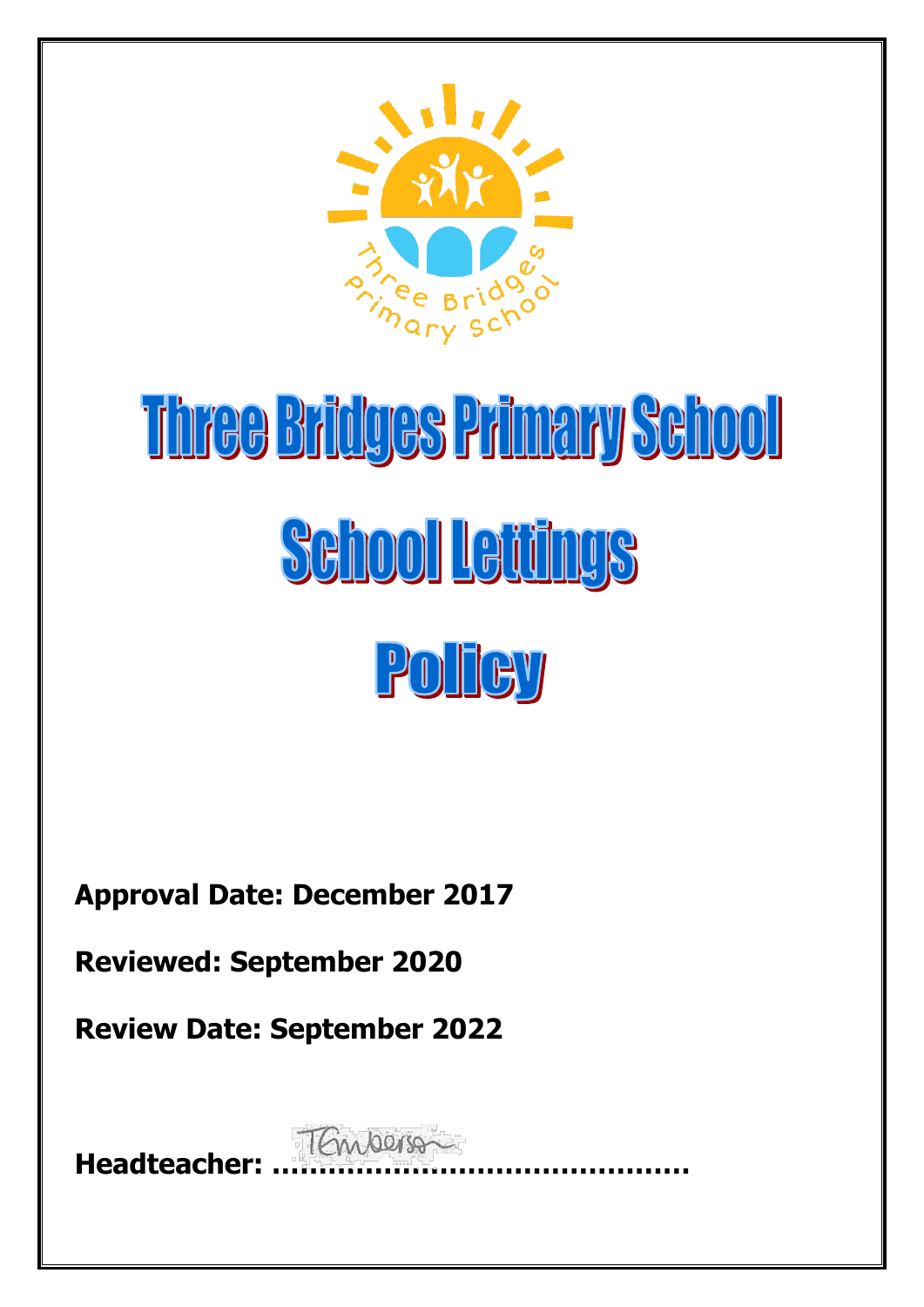# **SCHOOL LETTINGS POLICY INCLUDING TERMS AND CONDITIONS FOR THE HIRE OF THE SCHOOL PREMISES**

## **Introduction**

1. The Governing Body regards the school buildings and grounds as a community asset and will make every reasonable effort to enable them to be used to support local families, services and the community. Any lettings of the premises to outside organisations will be considered with this in mind. It is important however that requests for lettings are fully considered and that the lettings are properly documented to ensure all parties are aware of their mutual responsibilities.

# Definition of a Letting

- 2. A letting may be defined as "any use of the school premises (buildings and grounds) by either individuals or community group (such as a local music group or football team), or a commercial organization (such as the local branch of 'Weight Watchers')". The use of the school premises in this way is a temporary arrangement following the completion of a school letting form rather than a formal licence or lease.
- 3. A letting must not interfere with the primary activity of the school, which is to provide a high standard of education for all its pupils. Use of the premises for activities such as staff meetings, parents' meetings, Governing Body meetings and extra-curricular activities of pupils supervised by school staff or external providers, fall within the corporate life of the school.

## Responsibility

4. The Headteacher is responsible for the management of lettings, in accordance with the Governing Body's policy. Where appropriate, the Headteacher may delegate all or part of this responsibility to other members of staff, whilst still retaining overall responsibility for the lettings process. If the Headteacher has any concern about whether a particular request for a letting is appropriate or not, they will consult with the Chair of Governors.

## Facilities Available

5. Generally, the Upper Site Hall, Community Room and occasionally the School Field are the only parts of the premises available for lettings purposes and only outside of normal school hours. The School does not hire out classrooms.

# Administration

- 6. Those seeking to hire part of the school premises should approach the Headteacher (or other designated member of staff), who will identify their requirements and clarify the facilities available.
- 7. An Application Form (a copy of which is attached to this policy at Appendix A and which is based upon West Sussex Document SL1) should be completed at this stage to provide basic details of the applicant. Once it has been decided to proceed with a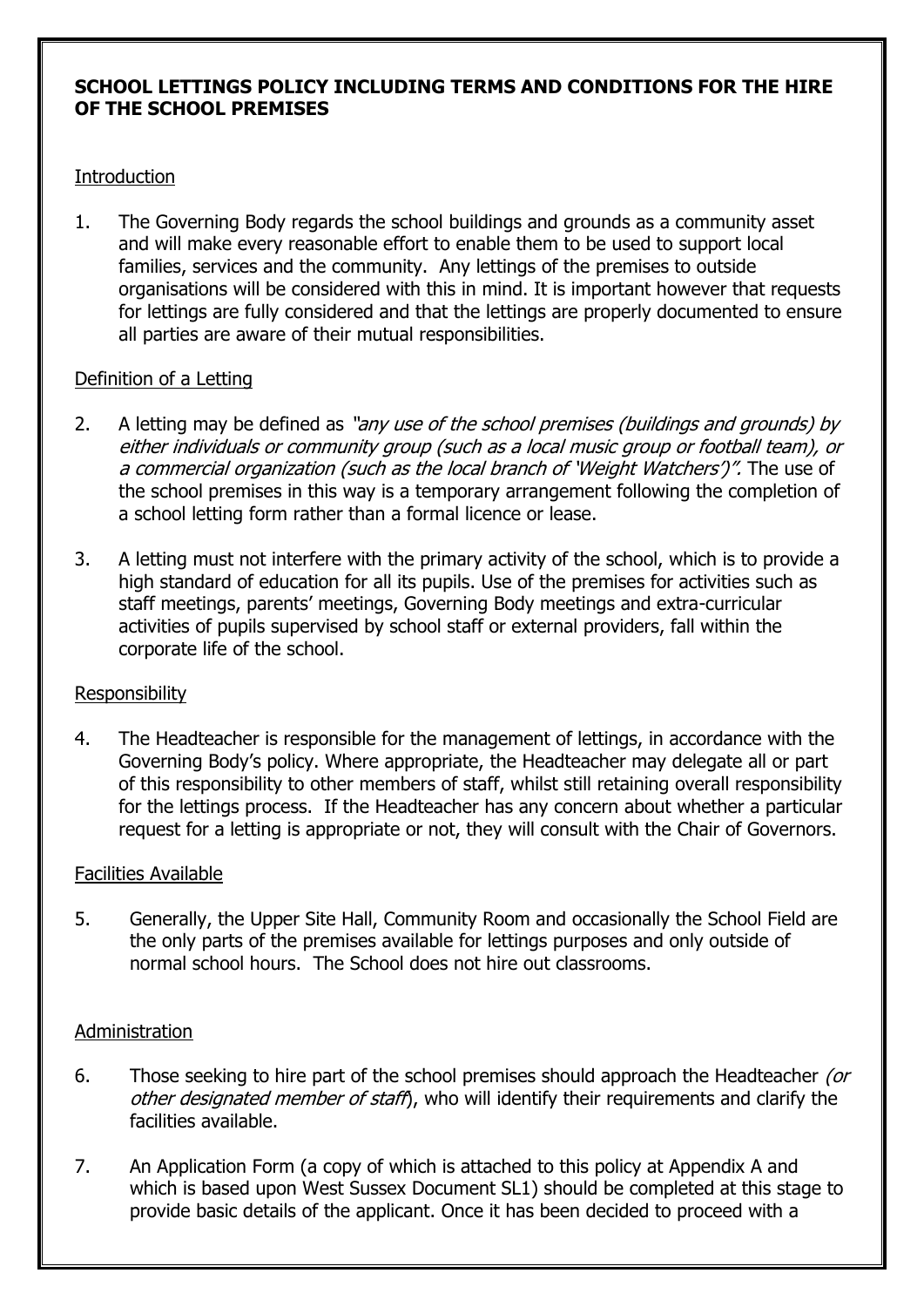letting a letter of confirmation will be sent to the successful applicant, 'the Hirer', setting out full details of the letting and enclosing a copy of the terms and conditions and the relevant agreement.

- 8. The letting should not take place until the signed agreement has been returned to the school. The person applying to hire the premises on behalf of the Hirer will be invoiced for the cost of the letting, in accordance with the current scale of charges (see paragraph 14).
- 9. The Hirer must give their full details with the agreement in their name, including their permanent private address (for individual lettings) or named senior personnel, contact details, full business address and any registered Charity/ Company registration numbers.
- 10. No letting should be regarded as "booked" until the written agreement has been signed by both parties, any deposit/pre-payment has been paid as appropriate and approval has been given by the relevant person on behalf of the school.
- 11. No public announcement of any activity or function taking place should be made by the Hirer until the booking has been formally approved as detailed above.

## Matters for Consideration

12. The head teacher will need to consider a number of issues prior to agreeing to a letting e.g. activity being carried out, numbers attending, time of day, keyholder availability, etc. This may raise concerns that may be addressed in the Agreement.

#### . Finance

.

13. The school's delegated budget will not be used to subsidize any lettings unless it is of direct benefit for pupils. A charge will be made to meet the costs incurred by the school for any lettings of the premises. At the very least the actual cost to the school of any use of the premises by the Hirer must be paid.

## Charges for a Letting

- 14. Generally, charges for the hire of the School's premises will be in accordance with West Sussex County Council's Standard Charge for the Use of School Premises and Conditions of Hire and the charge levied will be reviewed annually in line with such document. However, the School maintains the right to set its own hire charges dependent on the circumstances of each individual letting and Hirer.
- 15. Charges should be paid within 28 days of the letting or at appropriate intervals, e.g. termly, half-termly etc, as agreed with the Hirer at the time of the commencement of the letting.
- 16. All lettings fees which are received by the school will be paid into the school's individual bank account, in order to offset the costs of services, staffing etc (which are funded from the school's delegated budget).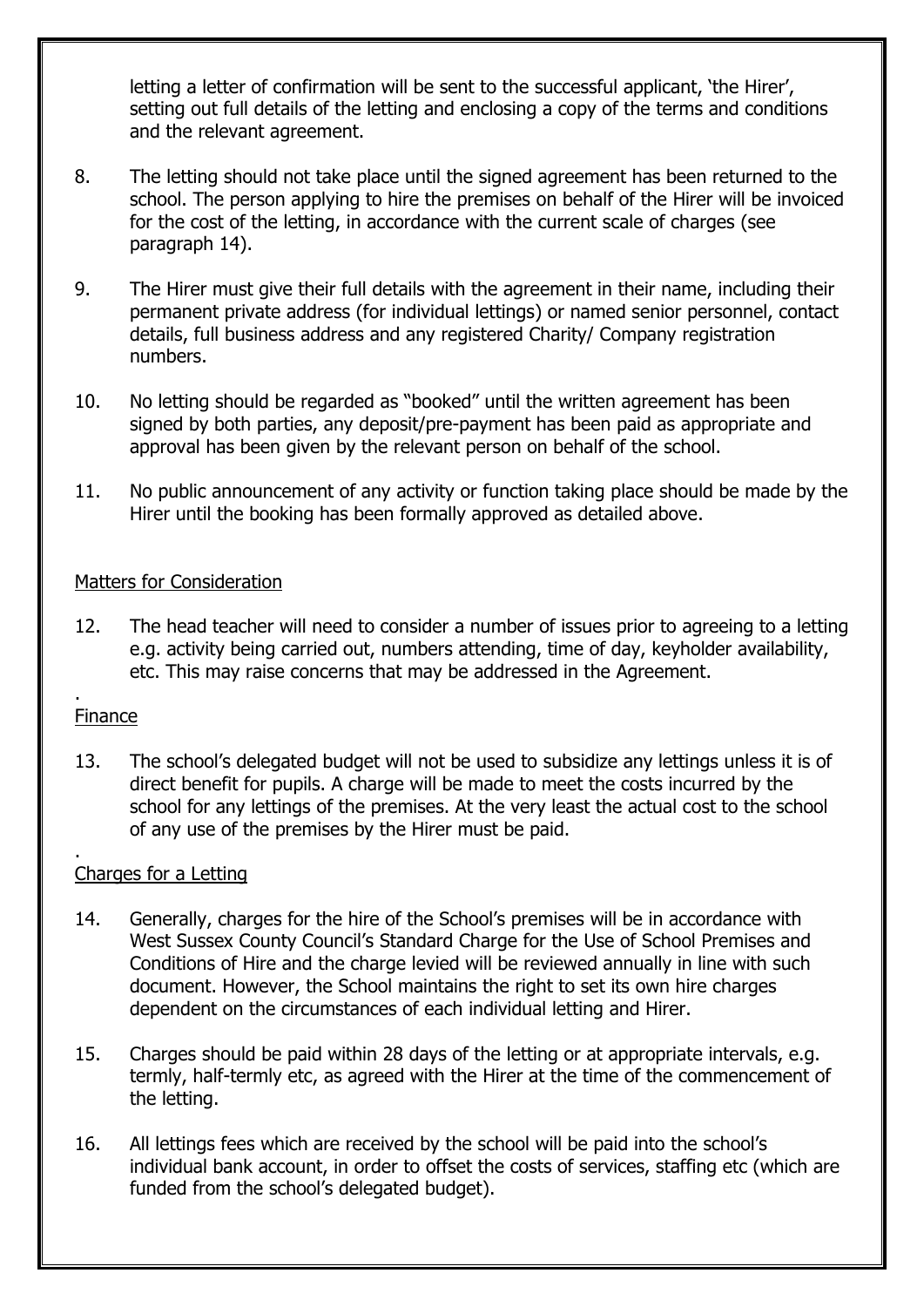17. The School must ensure that the Hirer has ensured that the number of persons using the premises does not exceed that for which the application was made and approval given, and that all terms and conditions are being adhered to, including responsibility for payment of all fees or other sums due in respect of the letting.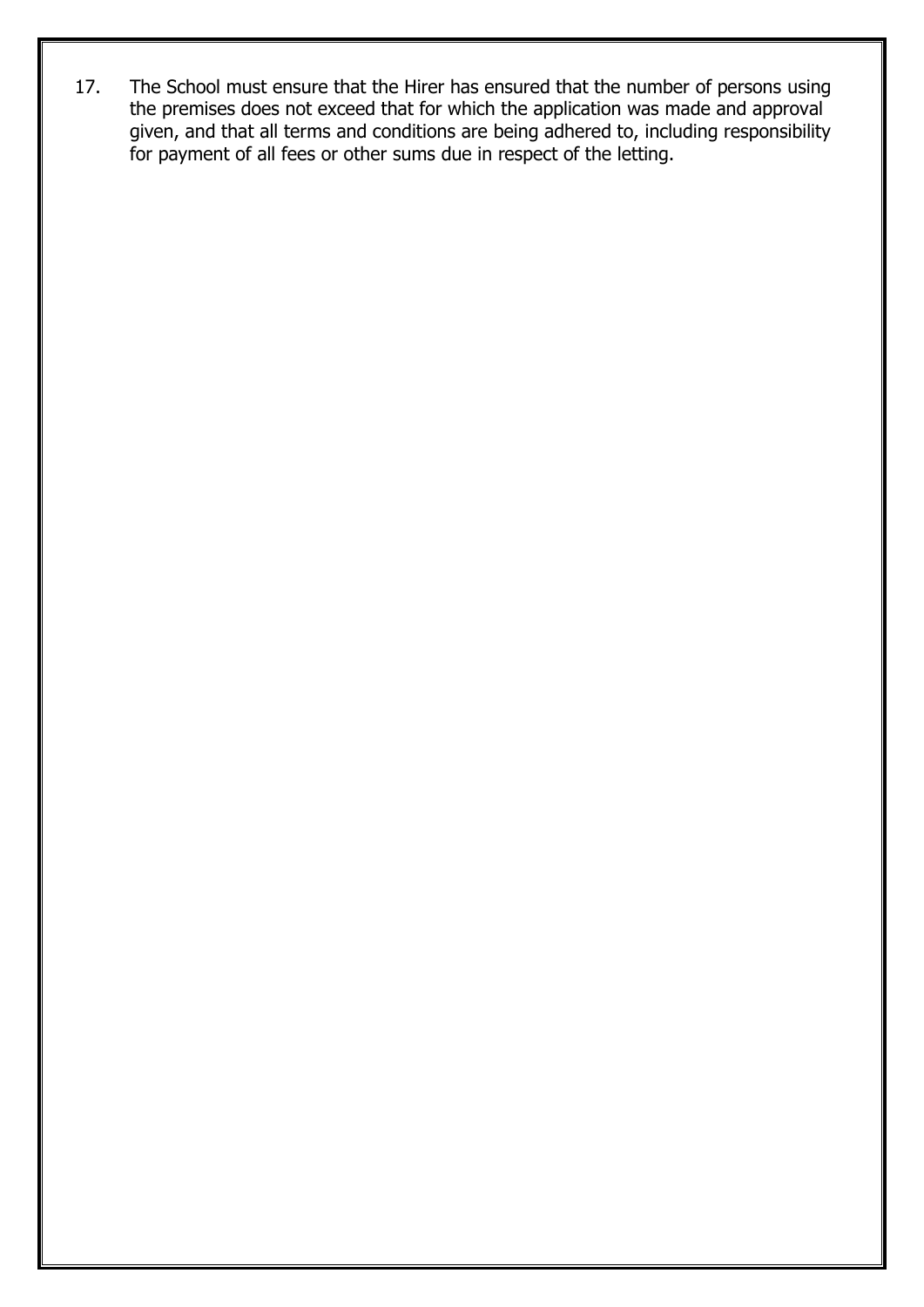# **APPENDIX A**

# THREE BRIDGES PRIMARY SCHOOL APPLICATION FOR HIRE OF SCHOOL PREMISES

This form should be completed and returned to the School/College as soon as possible. If the application is accepted, a copy of the form will be returned to the Hirer.

- 1. Name of Organisation:.
- 2. Name, address and telephone number of person responsible for organising the letting to whom all correspondence should be sent:

\_\_\_\_\_\_\_\_\_\_\_\_\_\_\_\_\_\_\_\_\_\_\_\_\_\_\_\_\_\_\_\_\_\_\_\_\_\_\_\_\_\_\_\_\_\_\_\_\_\_\_\_\_\_\_\_\_\_\_\_\_\_\_\_\_\_\_\_\_\_\_\_\_

\_\_\_\_\_\_\_\_\_\_\_\_\_\_\_\_\_\_\_\_\_\_\_\_\_\_\_\_\_\_\_\_\_\_\_\_\_\_\_\_\_\_\_\_\_\_\_\_\_\_\_\_\_\_\_\_\_\_\_\_\_\_\_\_\_\_\_\_\_\_\_\_\_

\_\_\_\_\_\_\_\_\_\_\_\_\_\_\_\_\_\_\_\_\_\_\_\_\_\_\_\_\_\_\_\_\_\_\_\_\_\_\_\_\_\_\_\_\_\_\_\_\_\_\_\_\_\_\_\_\_\_\_\_\_\_\_\_\_\_\_\_\_\_\_\_\_

3. The Hirer applies to use the School premises on \_\_\_\_\_\_\_\_\_\_\_\_\_\_\_\_\_(date),

| trom | $am/m$ to | am/pm, for the following purpose(s): |
|------|-----------|--------------------------------------|
|------|-----------|--------------------------------------|

\_\_\_\_\_\_\_\_\_\_\_\_\_\_\_\_\_\_\_\_\_\_\_\_\_\_\_\_\_\_\_\_\_\_\_\_\_\_\_\_\_\_\_\_\_\_\_\_\_\_\_\_\_\_\_\_\_\_\_\_\_\_\_\_\_\_\_\_\_\_

\_\_\_\_\_\_\_\_\_\_\_\_\_\_\_\_\_\_\_\_\_\_\_\_\_\_\_\_\_\_\_\_\_\_\_\_\_\_\_\_\_\_\_\_\_\_\_\_\_\_\_\_\_\_\_\_\_\_\_\_\_\_\_\_\_\_\_\_\_\_

\_\_\_\_\_\_\_\_\_\_\_\_\_\_\_\_\_\_\_\_\_\_\_\_\_\_\_\_\_\_\_\_\_\_\_\_\_\_\_\_\_\_\_\_\_\_\_\_\_\_\_\_\_\_\_\_\_\_\_\_\_\_\_\_\_\_\_\_\_\_

(specify precise nature of proposed function and whether to be private or public)

4. Parts of Premises required:

Please Note:

The hiring will be confined to the use of the premises as set out above. If the Hirer wishes to use any other part of the premises, separate application must be made as early as possible.

| 5. | Do you require the accommodation to be heated?                               | <b>YES/NO</b> |
|----|------------------------------------------------------------------------------|---------------|
|    |                                                                              | am/pm         |
| 6. | Will there be a public entertainment or public performance of a play?        | <b>YES/NO</b> |
|    | Is it proposed to apply for a Justices' Occasional Licence for the function? | <b>YES/NO</b> |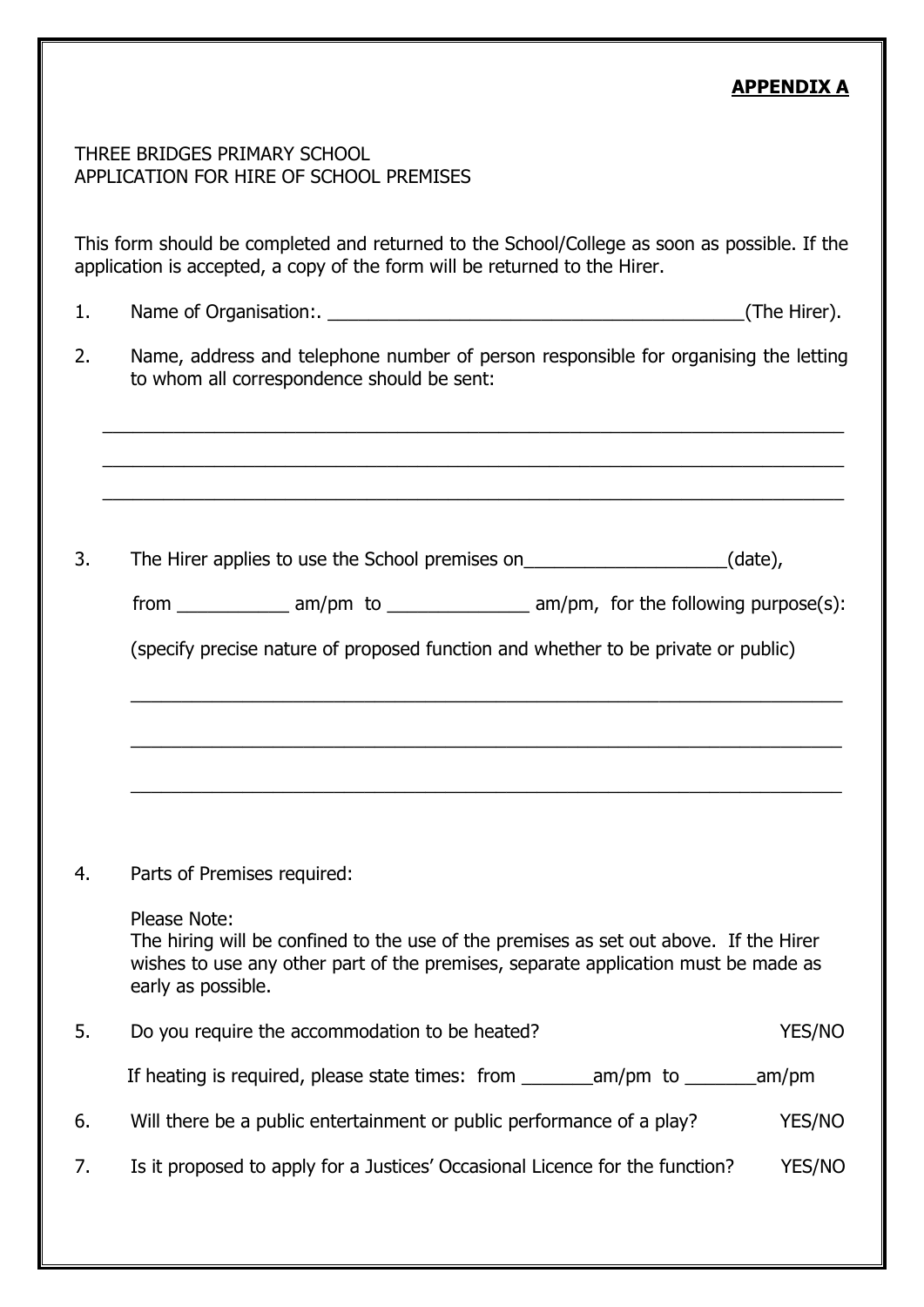| 8.  | Will use of the kitchen areas be required for preparing refreshments?                                                                                                                                                                                                  | YES/NO |
|-----|------------------------------------------------------------------------------------------------------------------------------------------------------------------------------------------------------------------------------------------------------------------------|--------|
|     | If YES, please supply details on an accompanying sheet.                                                                                                                                                                                                                |        |
| 9.  | Will the use of any special equipment be required?                                                                                                                                                                                                                     | YES/NO |
|     | If YES, please specify:                                                                                                                                                                                                                                                |        |
|     |                                                                                                                                                                                                                                                                        |        |
|     |                                                                                                                                                                                                                                                                        |        |
| 10. | Any other special requirements?<br>(E.g. seating arrangements, Caretaker/Premises Officer to be in attendance)                                                                                                                                                         | YES/NO |
|     | If YES, please specify:                                                                                                                                                                                                                                                |        |
|     |                                                                                                                                                                                                                                                                        |        |
|     |                                                                                                                                                                                                                                                                        |        |
| 11. | Conditions of Hire and Indemnity.                                                                                                                                                                                                                                      |        |
|     | If the Hiring is agreed the Hirer undertakes and agrees:                                                                                                                                                                                                               |        |
|     | (a) to pay the hiring fees and insurance premium totalling: $E_{\text{2}}$                                                                                                                                                                                             |        |
|     | (If the charges are specified here, a cheque for the full amount must accompany this<br>application. If the charges are not specified here, they will be notified if and when the<br>hiring is approved and payment is due within 7 days of notification of approval). |        |
|     | (b) to comply with the Conditions of Hire including the indemnities set out in<br>Conditions 6 and 7, and the insurance requirements in Condition 8.                                                                                                                   |        |
|     |                                                                                                                                                                                                                                                                        |        |
|     |                                                                                                                                                                                                                                                                        |        |
|     |                                                                                                                                                                                                                                                                        |        |
|     |                                                                                                                                                                                                                                                                        |        |
|     |                                                                                                                                                                                                                                                                        |        |
|     |                                                                                                                                                                                                                                                                        |        |
|     |                                                                                                                                                                                                                                                                        |        |
|     |                                                                                                                                                                                                                                                                        |        |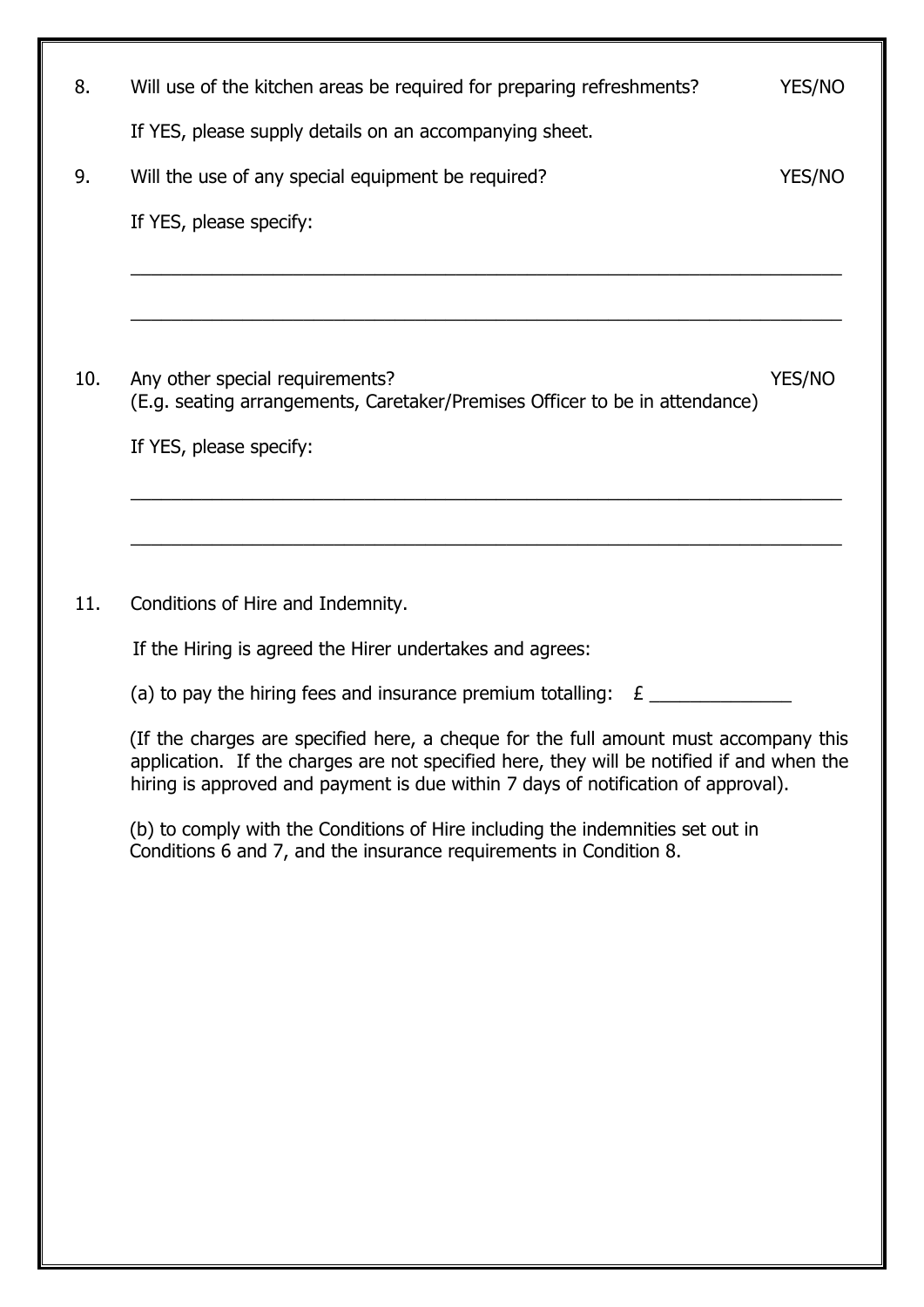| <b>HIRER</b><br>Please check that you have a copy of the Conditions of Hire                               |                                                                                                          |  |  |  |
|-----------------------------------------------------------------------------------------------------------|----------------------------------------------------------------------------------------------------------|--|--|--|
|                                                                                                           |                                                                                                          |  |  |  |
|                                                                                                           | Signed: $\frac{1}{2}$ (I certify that I am over 18 years of age) (for and on behalf of the Organisation) |  |  |  |
| Please tick the box if the hirer's cover provided by<br>West Sussex County Council's insurers is required |                                                                                                          |  |  |  |
| comparable cover.                                                                                         | If not, please supply a copy of your own insurance policy/broker's letter confirming                     |  |  |  |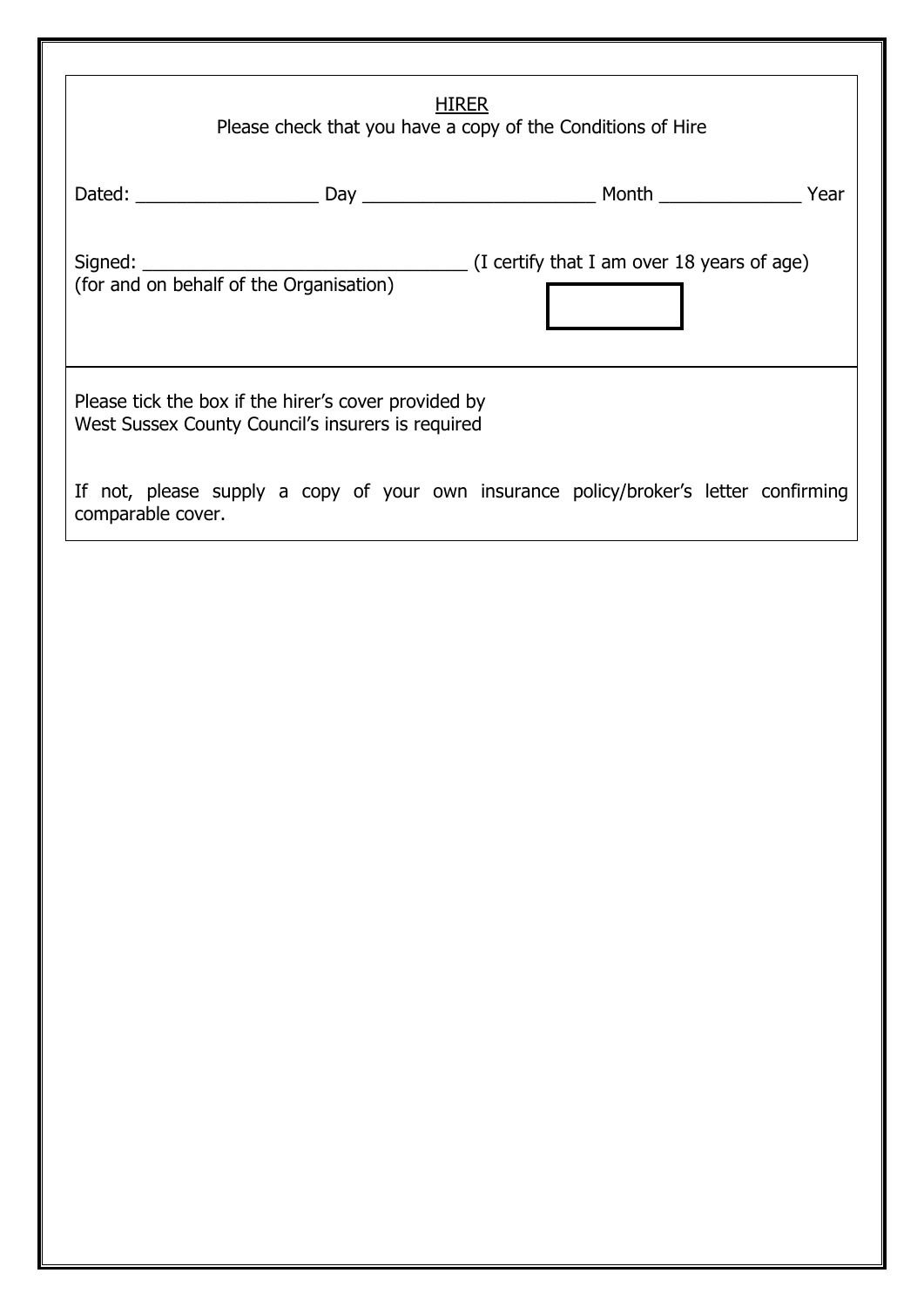# **APPENDIX B**

### THREE BRIDGES PRIMARY SCHOOL CONDITIONS OF HIRE OF SCHOOL PREMISES

Name of Hirer:  $\blacksquare$ 

- 1. The School will provide the hirer with up-to-date H&S information needed for the period of hire. Guidance, for the school, is available on what information needs to be provided to the hirer. The guidance is located within the H&S A-Z (Hiring out your premises) on West Sussex Services for Schools.
- 2. The Hirer shall satisfy himself that the facilities to be hired are suitable for his purposes.
- 3. The use of the premises must not interfere with the proper working of the School or impair its efficiency.
- 4. The contract for the hire of the premises between the Hirer and the Governors of the School/College shall take effect only upon written acceptance of the application on behalf of the Governors being posted or handed to the Hirer.
- 5. The Hirer shall be advised of the hiring fees (and any insurance premium) either on completion of the application form or on the written acceptance of the hiring and shall pay the hire fee within 28 days of the letting or at intervals agreed with the School.
- 6. In the event that the Hirer cancels the hiring, the following fees shall be repayable to the Hirer, less any expenses incurred, at the Governors' discretion:

| not less than 42 days notice of cancellation | $\overline{\phantom{0}}$ | 75% of fees |
|----------------------------------------------|--------------------------|-------------|
| not less than 28 days notice of cancellation | $\sim$                   | 50% of fees |
| less than 28 days notice of cancellation     | $-$                      | no refund   |

- 7. The Hirer shall indemnify the Governors of Three Bridges Primary School and the West Sussex County Council against all claims for damages, compensation and/or costs in respect of:
	- (i) bodily injury or illness to Third Parties, and/or
	- (ii) damage to Third Party property caused by or arising out of or being incidental to the Hirer's use of the premises.
- 8. The Hirer shall be responsible for loss or damage to the School/College premises and contents therein the property of the West Sussex County Council.
- 9. The Hirer shall obtain adequate insurance in respect of the liabilities and the loss or damage referred to respectively in Conditions 6 and 7 above. (See Appendix following Conditions of Hire for explanatory notes on insurance).
- 10. In order to obtain adequate insurance either from your own insurance source or if you wish to use the insurance provided through the school and West Sussex County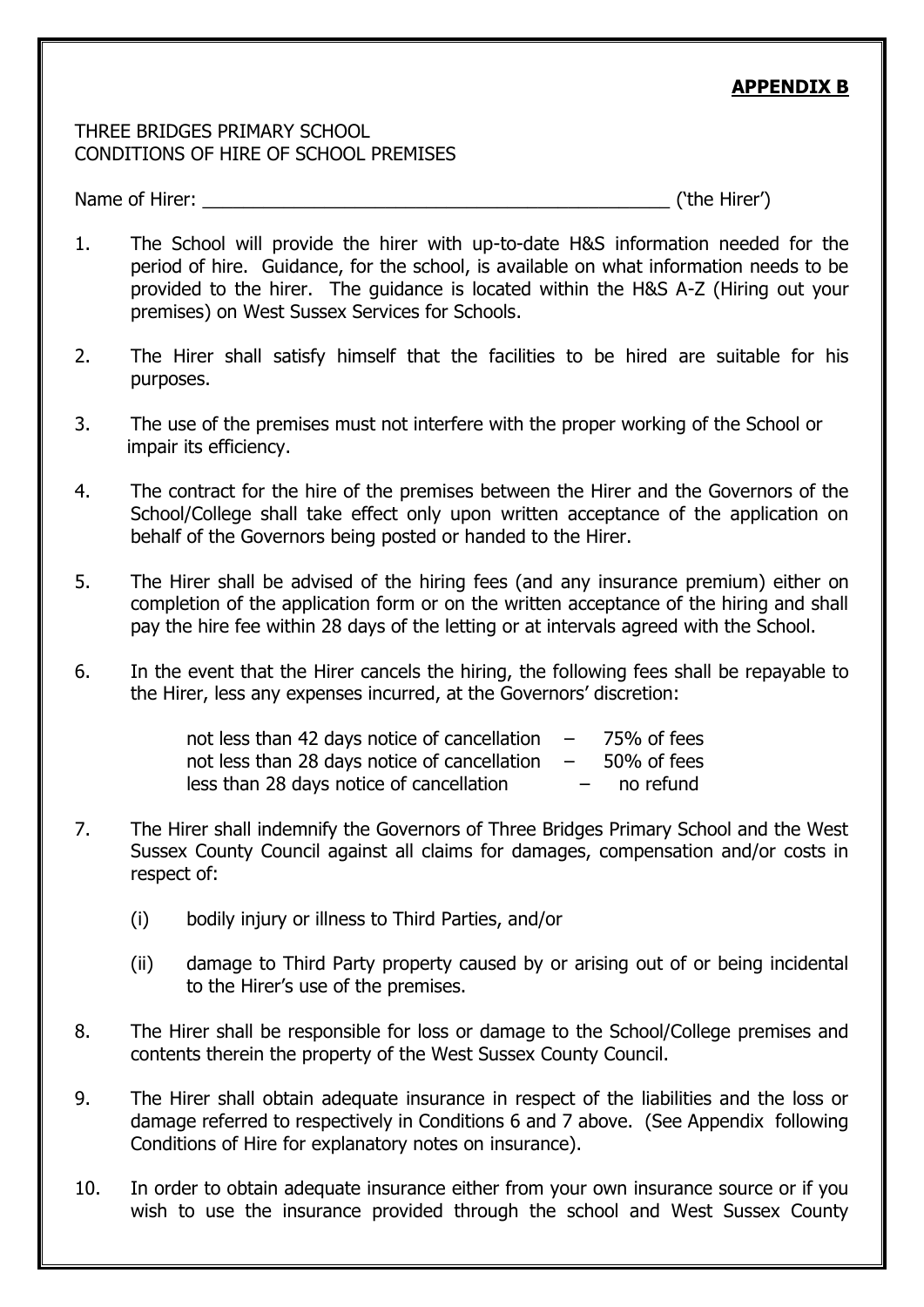Council (see appendix), you should ensure that you have an appropriate risk assessment of the activity you are going to undertake. The risk assessment should be attached to this application form.

- 11. The risk assessment does not have to be a detailed document, but it will need to provide information on what activity will take place on the school premises and in which rooms. There should be a simple plan of:
	- how are people going to get into the premises,
	- how will they be notified of an emergency and what they should do if an alarm is activated
	- information on what they can and can't do, where they can go and can't go etc.
	- appropriate control measures to deal with emergencies such as a nominated first aider, someone who remains able to take control if the there is an emergency and call the emergency services if needed
- 12. The Governors do NOT hold licences for (a) public dancing, music or any other public entertainment and (b) public performance of plays.

(The Hirer shall be responsible for obtaining any licence required from the District/Borough Council and shall produce the licence for inspection prior to the hiring date). The Hirer shall be responsible for complying with the terms of any such licence.

- 13. The Hirer shall be responsible for complying with the legislation relating to copyright in relation to the hiring and with the legislation relating to copyright in relation to the hiring and the requirements of the Performing Rights Society Limited and Phonographic Performance Limited concerning the performance respectively of musical work and sound recordings on the premises. The Hirer indemnifies the County Council against any breach of this condition.
- 14. Use of the premises is limited to the accommodation hired and necessary facilities such as toilets. Car parking is permitted in designated areas on the School premises subject to availability.
- 15. Where permission is given for the use of kitchen areas, this will normally be limited to the use of ranges, hot cupboards and wash up sinks. The Hirer shall be responsible for the provision of crockery, glasses, cutlery and cleaning materials. Kitchens must be left in a clean and tidy condition for the preparation of the school meal on the following day. On no account may foodstuffs stored in kitchens be used by Hirers.
- 16. The Hirer is responsible for the preservation of good order during the hiring. The Hirer shall at all times provide an adequate number of supervisors who shall be present throughout the hiring.
- 17. The Governors reserve the right to require the Caretaker/Premises Officer to be in attendance for the preservation of good order and safety and to recover from the Hirer any additional expenses incurred as a result of this condition.
- 18. The wearing of nailed or stiletto-heeled or other unsuitable footwear in indoor areas is prohibited.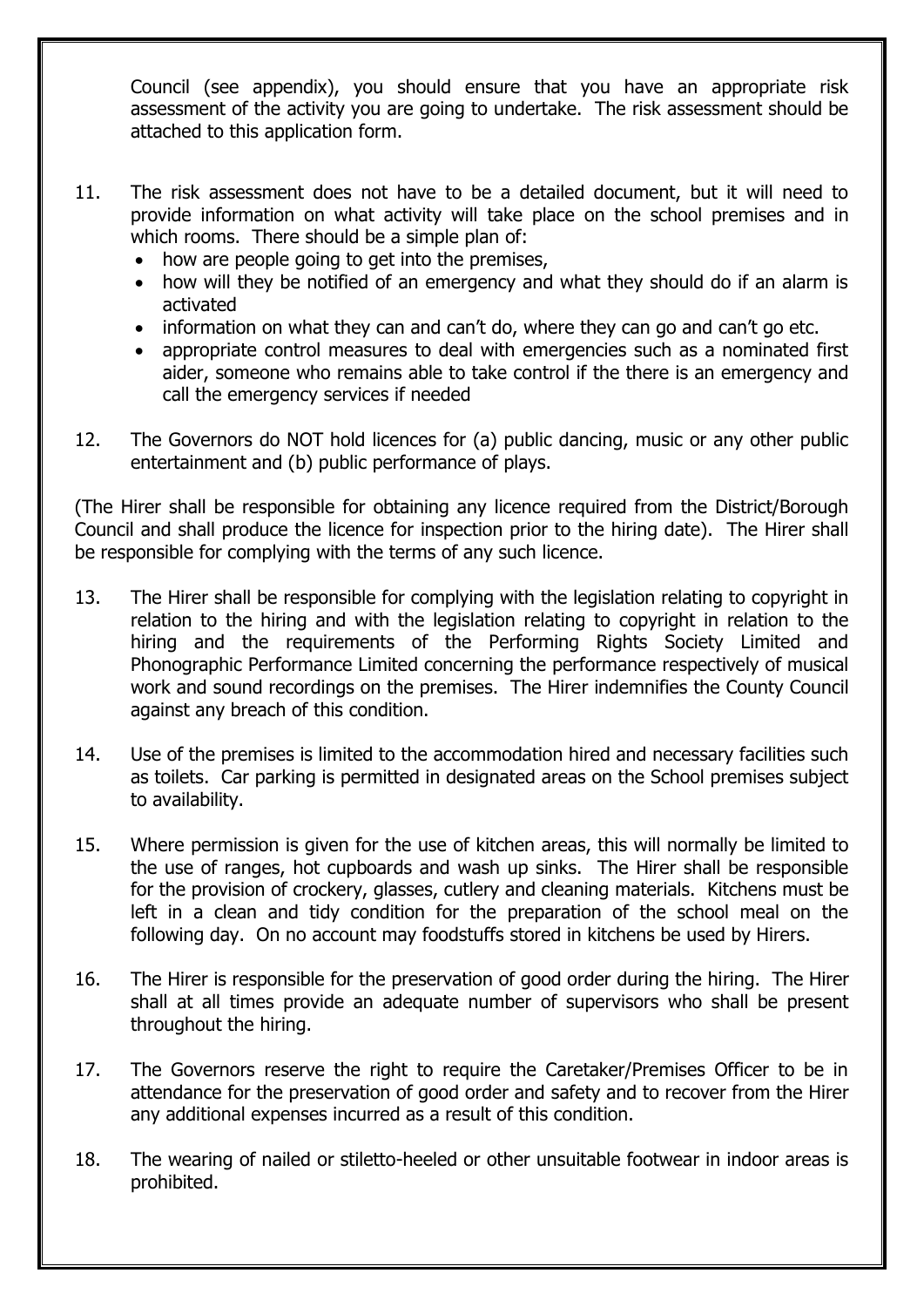- 19. No nails or screws shall be driven into the walls, floors, ceilings, furniture or fittings, and no placards shall be affixed to any part of the premises.
- 20. The laying of composition or other preparation on School floors is prohibited, without the prior written approval of the Governors.
- 21. Smoking anywhere on the site and the sale and consumption of alcohol is prohibited.
- 22. School furniture (other than chairs in the hired accommodation) and equipment shall not be moved except by prior arrangement.
- 23. Any alteration or addition to the school lighting or electrical heating systems is strictly forbidden, except with the written consent of the Governors. Consent may be subject to conditions, which the Hirer will be required to observe.
- 24. If any special equipment is required, it must be clearly stated on the application form. An extra charge will be made for this service, and the School must be satisfied that a competent person will supervise the use of the equipment.
- 25. The Hirer will be responsible for providing any first aid facilities that he deems necessary in accordance with the Health and Safety (First Aid) Regulations 1981.
- 26. No function shall extend beyond the hiring period and the Hirer shall completely vacate the premises and grounds by that time, unless special arrangements have been agreed on behalf of the Governors.
- 27. After use, the Hirer must leave the premises in a clean and tidy condition, the Hirer's property removed, and all appliances switched off and lighting extinguished. The Governors reserve the right to recover from the Hirer any additional expenses incurred as a result of non-compliance with this condition.
- 28. The Governors reserve the right to cancel any hiring without notice if:
	- (i) the accommodation will, due to circumstances outside their control, be unavailable for the hire period, or
	- (ii) the Hirer has failed to disclose material information concerning the proposed hiring, or
	- (iii) there are reasonable grounds to conclude that the Conditions of Hire may be breached to a material extent.

In the event of (i) all hiring fees will be refunded to the Hirer, but the Governors shall have no further liability to the Hirer. In the event of (ii) and (iii) any refund of hiring fees shall be at the discretion of the Governors.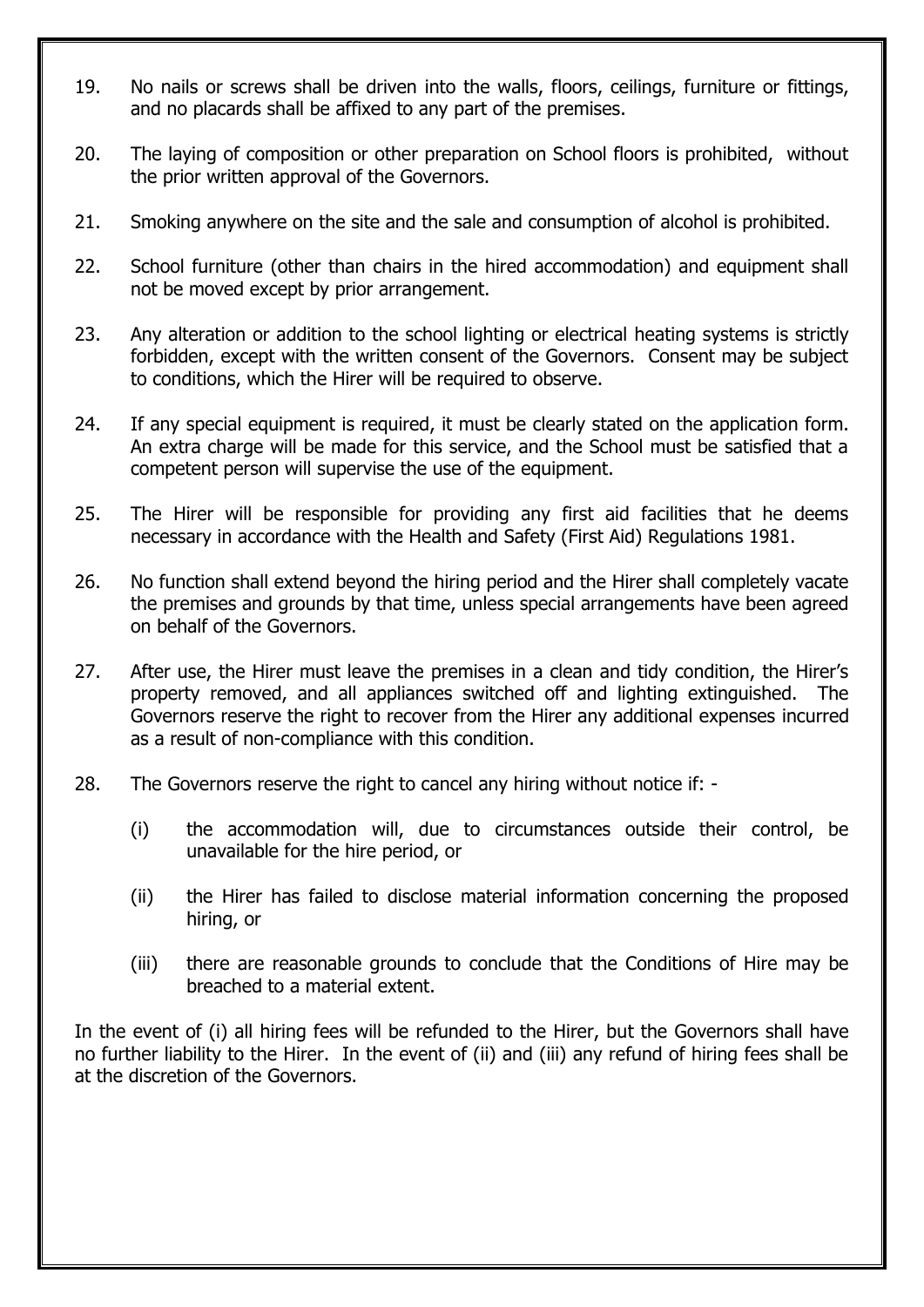# **APPENDIX**

# **HIRER'S INSURANCE – INDEMNITY CLAUSE**

#### A. INJURY TO PERSONS OR PROPERTY

- 1. The Hirer shall indemnify West Sussex County Council against all claims for damages, compensation and/or costs in respect of: -
	- (i) bodily injury or illness to Third Parties, including the County Councils servants and agents or Governors and/or
	- (ii) damage or loss to Third Party property caused by, or arising out of, or being incidental to the hirer's use of the premises.
- 2. The Hirer shall effect adequate insurance to cover this liability with a preferred minimum limit of indemnity of £10 million, although £5 million is acceptable subject to approval from the Litigation, Insurance and Risk Management Section at West Sussex County Council.

The Hirer shall effect adequate insurance to cover this liability: -

#### B. DAMAGE TO PREMISES AND EQUIPMENT

- 1. The Hirer shall be responsible for the loss of, or damage to the premises and contents therein, which is the property of West Sussex County Council, except when loss or damage to the premises or contents are as a result of the negligence of West Sussex County Council.
- 2. The Hirer shall effect adequate insurance in respect of such loss or damage.

Hirers who have no Public Liability Insurance, must as a condition of the proposed hiring, take out the Hirer's Insurance arranged by West Sussex County Council, (provided they do not fall within the definition of the exclusions listed below) and the premium must be added to the hiring fee payable.

#### HIRERS INSURANCE

In accordance with the terms of hiring it is customary to require persons/organisations to accept responsibility for damage to the premises and its equipment and for Third Party claims involving injury to persons and/or damage to property.

Due to difficulties experienced by non-commercial hirers in arranging Public Liability Insurance with a Limit of Indemnity of £10 million, the County Council has arranged the following policy: -

WEST SUSSEX COUNTY COUNCIL – ON BEHALF OF NON-COMMERCIAL INDIVIDUALS AND ORGANISATIONS HIRING COUNTY COUNCIL SCHOOLS, COMMUNITY COLLEGES, EDUCATION CENTRES AND OTHER WEST SUSSEX COUNTY COUNCIL PROPERTIES